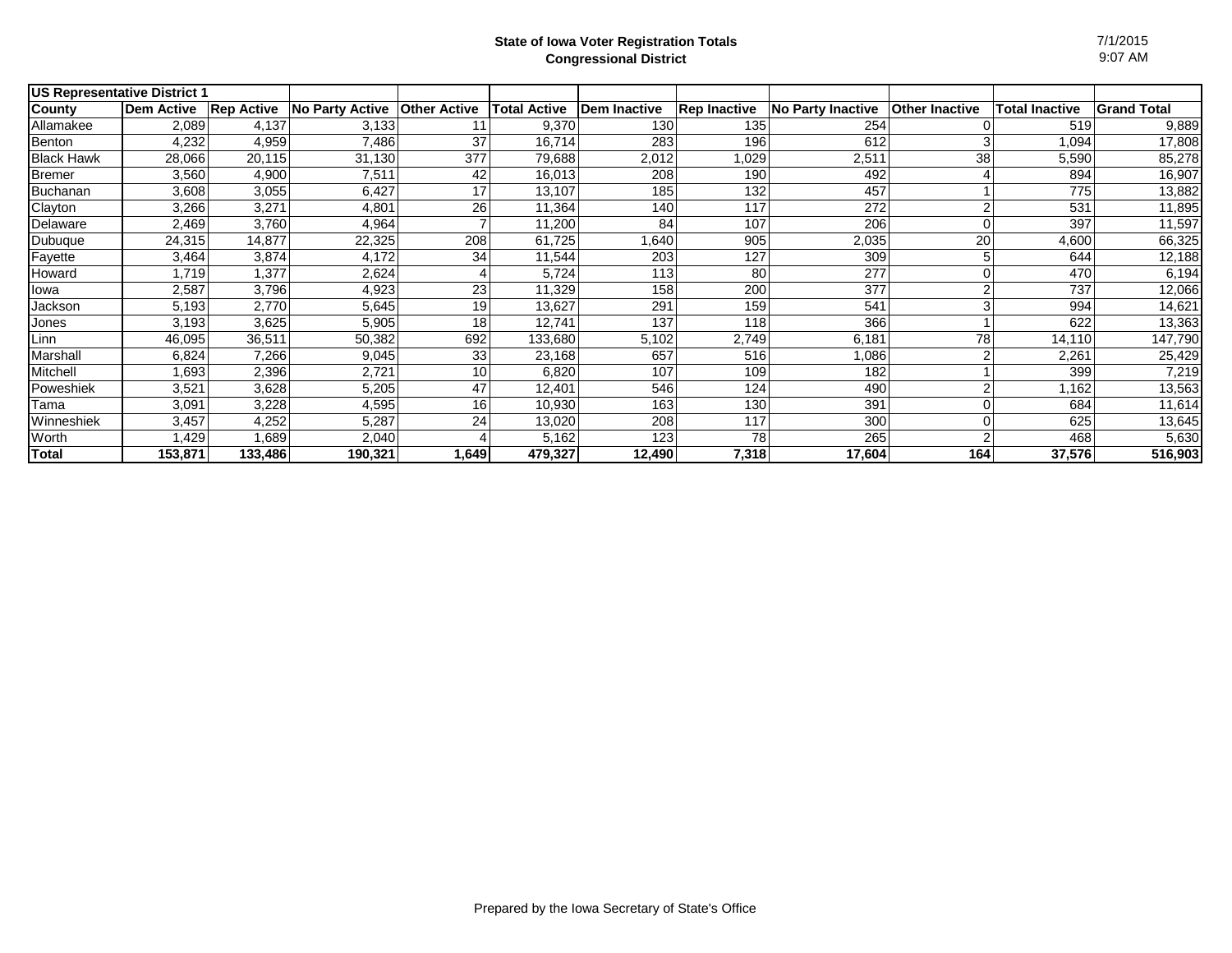| <b>US Representative District 2</b> |                   |                   |                        |                     |              |                     |                     |                          |                       |                       |                    |
|-------------------------------------|-------------------|-------------------|------------------------|---------------------|--------------|---------------------|---------------------|--------------------------|-----------------------|-----------------------|--------------------|
| County                              | <b>Dem Active</b> | <b>Rep Active</b> | <b>No Party Active</b> | <b>Other Active</b> | Total Active | <b>Dem Inactive</b> | <b>Rep Inactive</b> | <b>No Party Inactive</b> | <b>Other Inactive</b> | <b>Total Inactive</b> | <b>Grand Total</b> |
| Appanoose                           | 2,387             | 2,769             | 2,988                  | 10                  | 8,154        | 222                 | 189                 | 400                      |                       | 811                   | 8,965              |
| Cedar                               | 3,012             | 3,637             | 4,635                  | 30                  | 11,314       | 178                 | 136                 | 299                      |                       | 615                   | 11,929             |
| Clarke                              | 1,496             | 1,754             | 2,198                  | 10                  | 5,458        | 105                 | 119                 | 280                      |                       | 505                   | 5,963              |
| Clinton                             | 9,877             | 7,149             | 13,189                 | 52                  | 30,267       | 1,221               | 501                 | 1,707                    |                       | 3,435                 | 33,702             |
| Davis                               | 1.787             | 1,495             | 1,432                  |                     | 4,717        | 116                 | 75                  | 181                      |                       | 373                   | 5,090              |
| Decatur                             | 1,359             | 1,533             | 1,474                  | 10                  | 4,376        | 66                  | 48                  | 81                       |                       | 195                   | 4,571              |
| Des Moines                          | 10,730            | 5,953             | 8,701                  | 58                  | 25,442       | 800                 | 411                 | 962                      | 6                     | 2,179                 | 27,621             |
| Henry                               | 2,651             | 5,009             | 4,805                  | 25                  | 12,490       | 387                 | 324                 | 717                      |                       | 1,430                 | 13,920             |
| Jasper                              | 8,006             | 7,072             | 8,567                  | 41                  | 23,686       | 497                 | 382                 | 875                      |                       | 1,757                 | 25,443             |
| Jefferson                           | 3,314             | 3,318             | 3,307                  | 70                  | 10,009       | 273                 | 178                 | 433                      | 12                    | 896                   | 10,905             |
| Johnson                             | 37,384            | 17,626            | 31,246                 | 599                 | 86,855       | 5,443               | 2,545               | 6,119                    | 100                   | 14,207                | 101,062            |
| Keokuk                              | 1,990             | 2,228             | 2,308                  |                     | 6,533        | 143                 | 93                  | 267                      |                       | 505                   | 7,038              |
| Lee                                 | 9,234             | 3,969             | 8,078                  | 47                  | 21,328       | 760                 | 336                 | 1,106                    |                       | 2,207                 | 23,535             |
| Louisa                              | 1,627             | 2,317             | 2,502                  | 12                  | 6,458        | 204                 | 143                 | 392                      |                       | 740                   | 7,198              |
| Lucas                               | 1,305             | 2,155             | 1,971                  |                     | 5,439        | 80                  | 104                 | 214                      |                       | 399                   | 5,838              |
| Mahaska                             | 2,806             | 5,815             | 4,825                  | 51                  | 13,497       | 292                 | 275                 | 495                      |                       | 1,065                 | 14,562             |
| Marion                              | 5,053             | 8,974             | 7,604                  | 47                  | 21,678       | 409                 | 567                 | 744                      |                       | 1,725                 | 23,403             |
| Monroe                              | 1,595             | 1,482             | 1,524                  |                     | 4,607        | 101                 | 76                  | 140                      |                       | 320                   | 4,927              |
| Muscatine                           | 7,466             | 7,856             | 10,411                 | 53                  | 25,786       | 620                 | 587                 | 1,157                    |                       | 2,365                 | 28,151             |
| Scott                               | 34,179            | 30,209            | 45,393                 | 525                 | 110,306      | 3,462               | 2,306               | 5,221                    | 37                    | 11,026                | 121,332            |
| Van Buren                           | 970               | 2,080             | 1,544                  | 20                  | 4,614        | 71                  | 110                 | 194                      |                       | 375                   | 4,989              |
| Wapello                             | 8,541             | 4,953             | 6,966                  | 41                  | 20,501       | 727                 | 354                 | 876                      |                       | 1,960                 | 22,461             |
| Washington                          | 2,858             | 5,539             | 5,233                  | 50                  | 13,680       | 166                 | 210                 | 428                      |                       | 806                   | 14,486             |
| Wayne                               | 935               | 1,323             | 1,146                  |                     | 3,407        | 57                  | 81                  | 90                       |                       | 228                   | 3,635              |
| Total                               | 160,562           | 136,215           | 182,047                | 1,778               | 480,602      | 16,400              | 10,150              | 23,378                   | 196                   | 50,124                | 530,726            |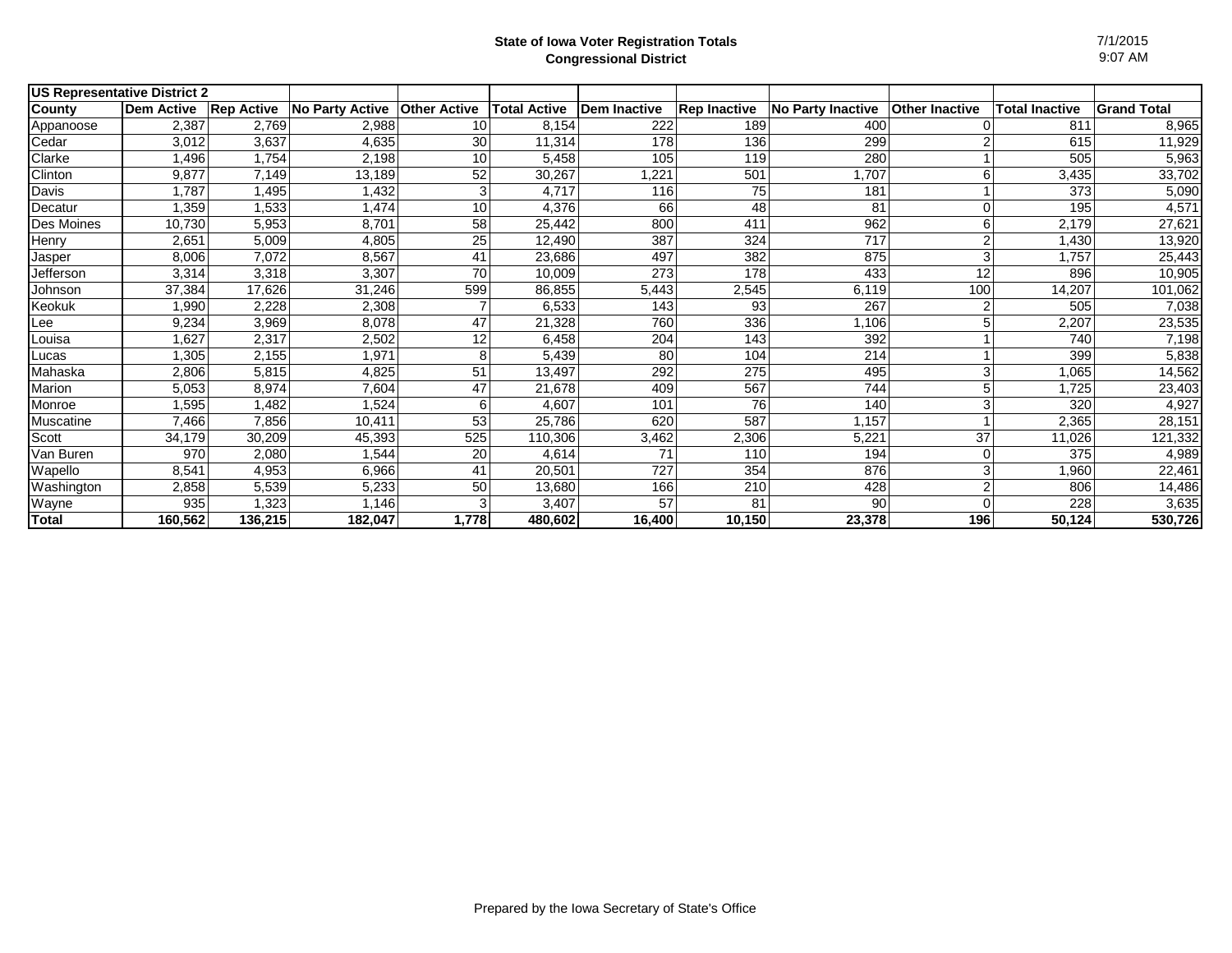| <b>US Representative District 3</b> |                   |                   |                 |                     |              |              |                     |                   |                       |                       |                    |
|-------------------------------------|-------------------|-------------------|-----------------|---------------------|--------------|--------------|---------------------|-------------------|-----------------------|-----------------------|--------------------|
| <b>County</b>                       | <b>Dem Active</b> | <b>Rep Active</b> | No Party Active | <b>Other Active</b> | Total Active | Dem Inactive | <b>Rep Inactive</b> | No Party Inactive | <b>Other Inactive</b> | <b>Total Inactive</b> | <b>Grand Total</b> |
| Adair                               | 1,021             | 1,892             | 2,014           |                     | 4,936        | 69           | 69                  | 171               |                       | 309                   | 5,245              |
| Adams                               | 598               | 954               | 1.171           |                     | 2,726        | 30           | 32                  | 108               |                       | 170                   | 2,896              |
| Cass                                | .490              | 4,641             | 3,004           | 13                  | 9.148        | 113          | 242                 | 337               |                       | 692                   | 9,840              |
| Dallas                              | 10.195            | 16,991            | 19.792          | 159                 | 47.137       | 931          | 1,406               | 2,246             | 10                    | 4,593                 | 51,730             |
| Fremont                             | 1,093             | 1,953             | l.609           |                     | 4,661        | 156          | 217                 | 323               |                       | 697                   | 5,358              |
| Guthrie                             | 1,717             | 2,630             | 2,901           | 26                  | 7,274        | 110          | 142                 | 295               |                       | 547                   | 7,821              |
| Madison                             | 2,670             | 3,881             | 3,812           | 21                  | 10,384       | 160          | 225                 | 347               |                       | 732                   | 11,116             |
| Mills                               | 1,892             | 4,787             | 3,041           | 25                  | 9,745        | 184          | 286                 | 401               |                       | 874                   | 10,619             |
| Montgomery                          | 967               | 3,621             | 2,078           |                     | 6,671        | 95           | 202                 | 262               |                       | 560                   | 7,231              |
| Page                                | 1,504             | 4,197             | 3,365           | 14                  | 9,080        | 172          | 250                 | 540               |                       | 967                   | 10,047             |
| Polk                                | 100,681           | 80,949            | 84,752          | 1,467               | 267,849      | 5,833        | 3,961               | 6,359             | 84                    | 16,237                | 284,086            |
| Pottawattamie                       | 14,730            | 19,877            | 18,493          | 214                 | 53,314       | 1,966        | 1,630               | 2,935             | 31                    | 6,562                 | 59,876             |
| Ringgold                            | 825               | 1,428.            | 740             |                     | 2,995        | 48           | 50                  |                   |                       | 169                   | 3,164              |
| Taylor                              | 696               | 1,790             | .214            |                     | 3,707        | 80           | 110                 | 241               |                       | 431                   | 4,138              |
| Union                               | 1,624             | 2,677             | 3,144           | 13                  | 7,458        | 84           | 100                 | 242               |                       | 426                   | 7,884              |
| Warren                              | 9,222             | 10,653            | 11,031          | 81                  | 30,987       | 618          | 605                 | 1,079             |                       | 2,309                 | 33,296             |
| Total                               | 150,925           | 162,921           | 162,161         | 2,065               | 478,072      | 10,649       | 9,527               | 15,957            | 142                   | 36,275                | 514,347            |